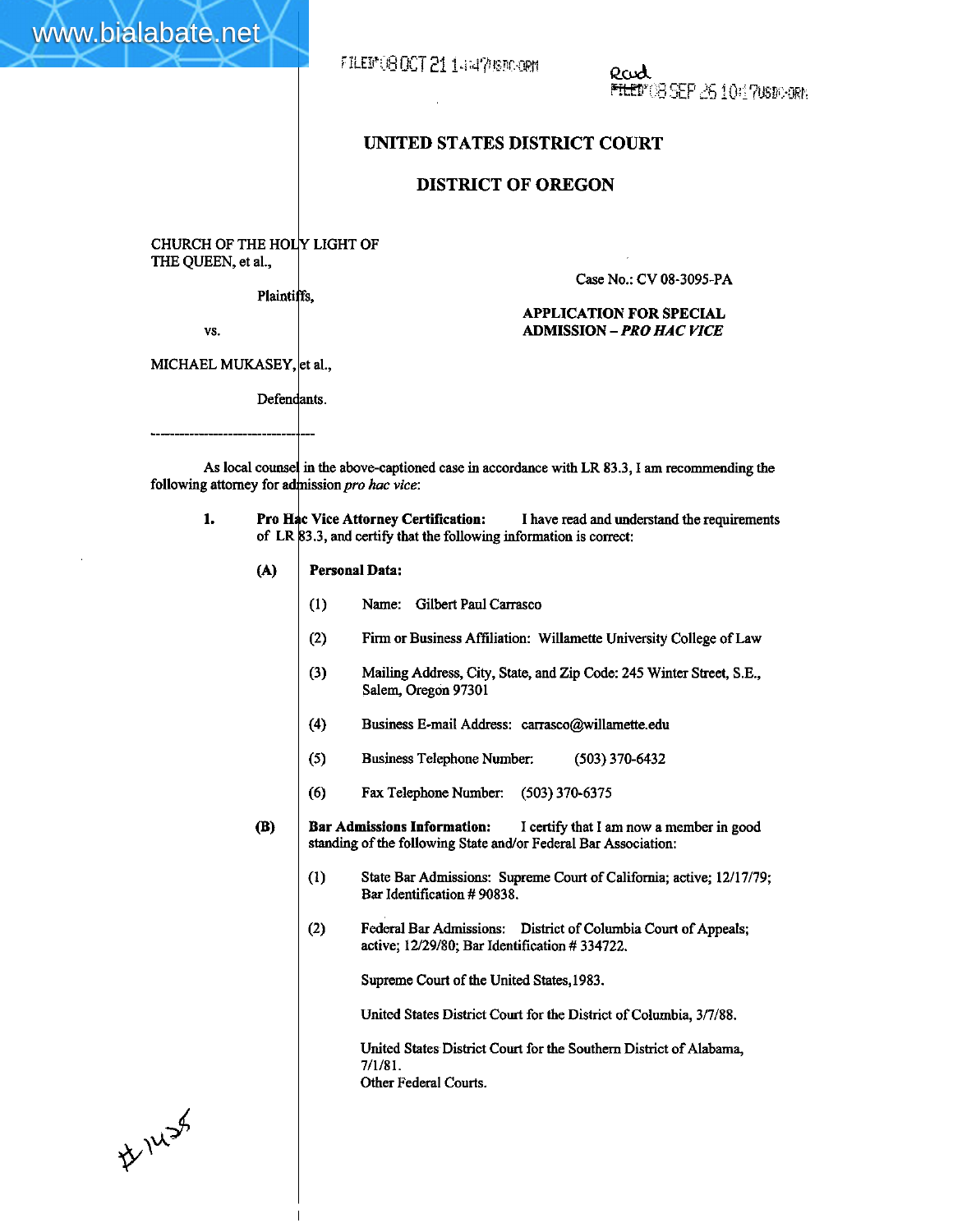## **(C) Certification of Disciplinary Proceedings:**

- Certification of Disciplinary Proceedings:<br>
X<br>
I certify that I am not now, nor have I ever been,<br>
subject to any disciplinary action by any state or<br>
federal bar association or administrative agency. subject to any disciplinary action by **any** state or federal **bar** association or administrative agency.
- $(D)$ **Certification of Professional Liability Insurance:** I have a professional liability insurance policy, or **an** equivalent financial responsibility, that wiIl appIy in this case and that will remain in effect during the course of these proceedings.
- $(E)$ **Representation Statement: I am** representing the following party in this case: The Church of the Holy Light of the Queen.
- **CM/ECF Registration:** Concurrent with approval of this pro hac vice  $(F)$ application, I acknowledge that I will automatically be registered to access the Court's Case Management/Electronic Case File system. (See ecf.ord.uscourts.gov). I consent to electronic service pursuant to Fed. R. Civ. P 5(b)(2)(D) and LR 100.2(c).
- **2.** Certification of Associated Local Counsel: I certify the information contained in this application is true, that I am a member in good standing of the Bar of this Court, that I have read and understand the requirements of LR 83.3, and that I will serve as designated local counsel in this particular case.

DATED this 23<sup>rd</sup> day of <u>September</u> 3 200 8.

**Is/** Rov S. Haber *(Signature of Local Counsel)* Roy S. Haber, Oregon State Bar # 80050 Roy **S.** Haber, P.C. 570 East 40<sup>th</sup> Street, Eugene, Oregon 97405 haberpc@cyber-dyne.com (541) 485-641 8

www.bialabate.net

/s/ Gilbert Paul Carrasco **2)** *(signature of* **Pro** *Hoc* **Counseg**  Gilbert Paul Carrasco Willamette University College of Law **le,** Oregon 97405 245 Winter Street, S.E., Salem, OR 97301 carrasco@wilIamette.edu (503) 370-6432